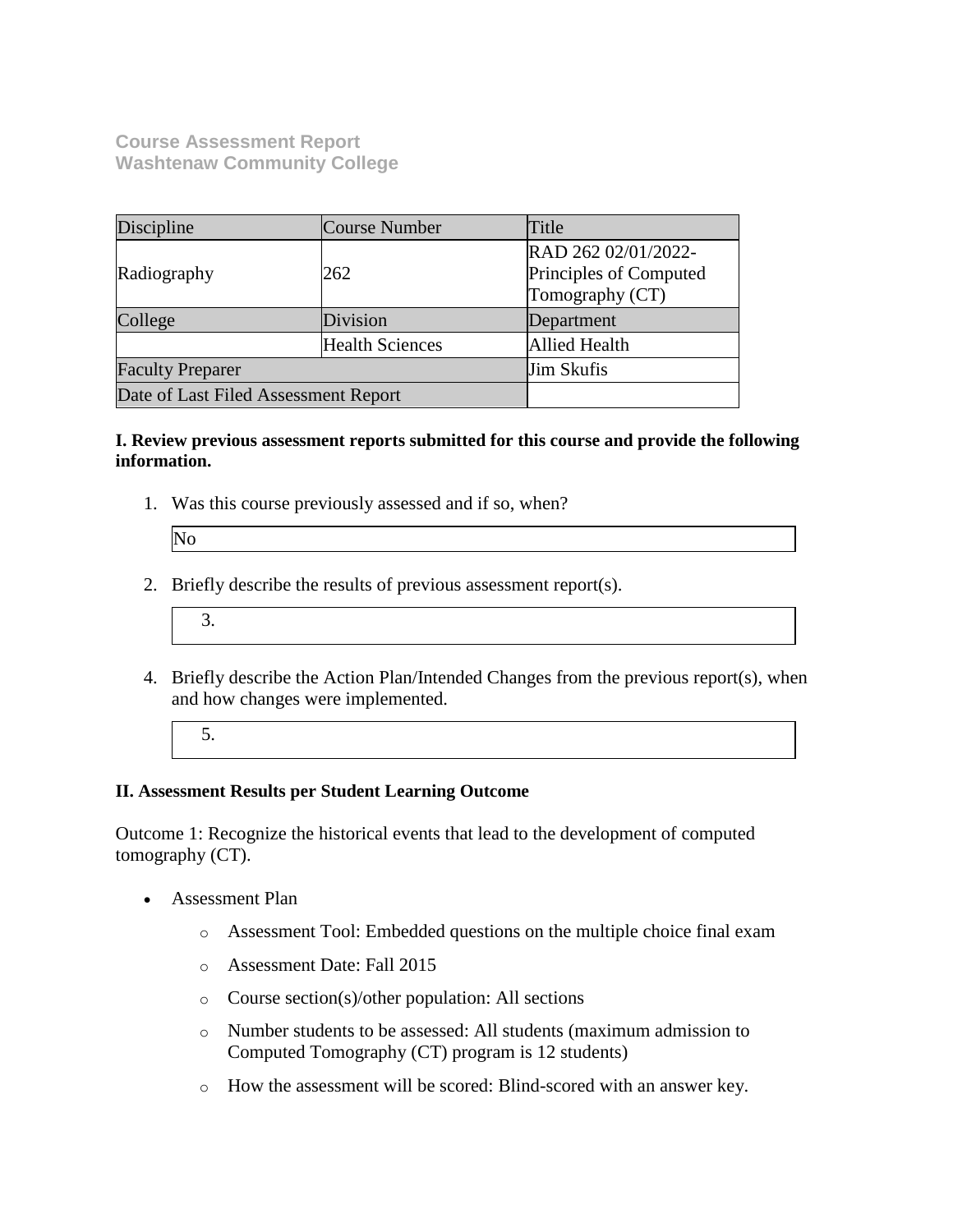- o Standard of success to be used for this assessment: 90% of the students will score 75% or higher on the outcome related questions.
- o Who will score and analyze the data: Faculty
- 1. Indicate the Semester(s) and year(s) assessment data were collected for this report.

| rall (indicate years below) below) | Winter (indicate years) | SP/SU (indicate years)<br>below) |
|------------------------------------|-------------------------|----------------------------------|
|                                    | 2021                    |                                  |

2. Provide assessment sample size data in the table below.

| # of students enrolled | # of students assessed |
|------------------------|------------------------|
|                        |                        |

3. If the number of students assessed differs from the number of students enrolled, please explain why all enrolled students were not assessed, e.g. absence, withdrawal, or did not complete activity.

All students enrolled were assessed.

4. Describe how students from all populations (day students on campus, DL, MM, evening, extension center sites, etc.) were included in the assessment based on your selection criteria.

Only one section was offered, and all students in this section were assessed.

5. Describe the process used to assess this outcome. Include a brief description of this tool and how it was scored.

Rather than using a final exam, we used students' 60-question homework assignment from Unit 1 which exclusively covered the historical events that led to the development of computed tomography (CT) systems. Each question was worth 10 points, so 600 points were possible. An average, median, range, and standard deviation (SD) were calculated.

6. Briefly describe assessment results based on data collected for this outcome and tool during the course assessment. Discuss the extent to which students achieved this learning outcome and indicate whether the standard of success was met for this outcome and tool.

## Met Standard of Success: Yes

The average score was 572 points, with the median being 580. The high score was 600 and the low score was 530; therefore the range was 70 points and the SD was 23.15. The lowest percentage score was 88%, so all students scored above 75%. Therefore, students met our defined standard of success.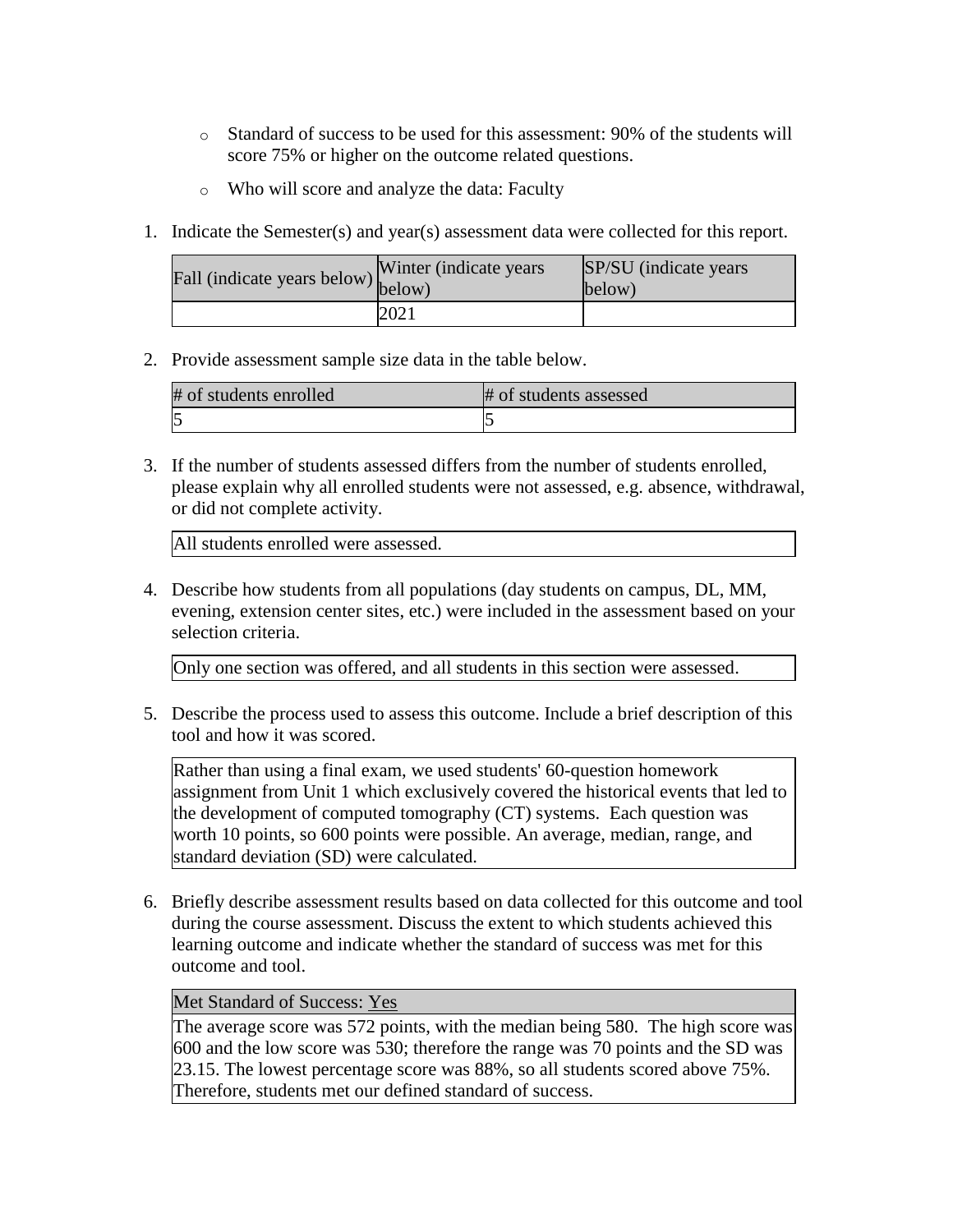7. Based on your interpretation of the assessment results, describe the areas of strength in student achievement of this learning outcome.

Based on the results of this assessment of students' ability to recognize the historical events that lead to the development of computed tomography (CT), it is clear that they can indeed recognize these events. The lowest score for this assignment was 530 points out of 600 or 88%, well above the 75% score initially set as the benchmark.

8. Based on your analysis of student performance, discuss the areas in which student achievement of this learning outcome could be improved. If student met standard of success, you may wish to identify your plans for continuous improvement.

Although the benchmark for success was met, this is the first time I have assessed this course and used this tool. I will need more assessment cycles before deciding to change anything.

Outcome 2: Correlate the design and operation of a computed tomography (CT) system.

- Assessment Plan
	- o Assessment Tool: Embedded questions on the multiple choice final exam
	- o Assessment Date: Fall 2015
	- o Course section(s)/other population: All sections
	- o Number students to be assessed: All students (maximum admission to Computed Tomography (CT) program is 12 students)
	- o How the assessment will be scored: Blind-scored with an answer key.
	- $\circ$  Standard of success to be used for this assessment: 90% of the students will score 75% or higher on the outcome related questions.
	- o Who will score and analyze the data: Faculty
- 1. Indicate the Semester(s) and year(s) assessment data were collected for this report.

| rall (indicate years below) below) | Winter (indicate years) | SP/SU (indicate years)<br>below) |
|------------------------------------|-------------------------|----------------------------------|
|                                    | 2021                    |                                  |

2. Provide assessment sample size data in the table below.

| # of students enrolled | # of students assessed |
|------------------------|------------------------|
|                        |                        |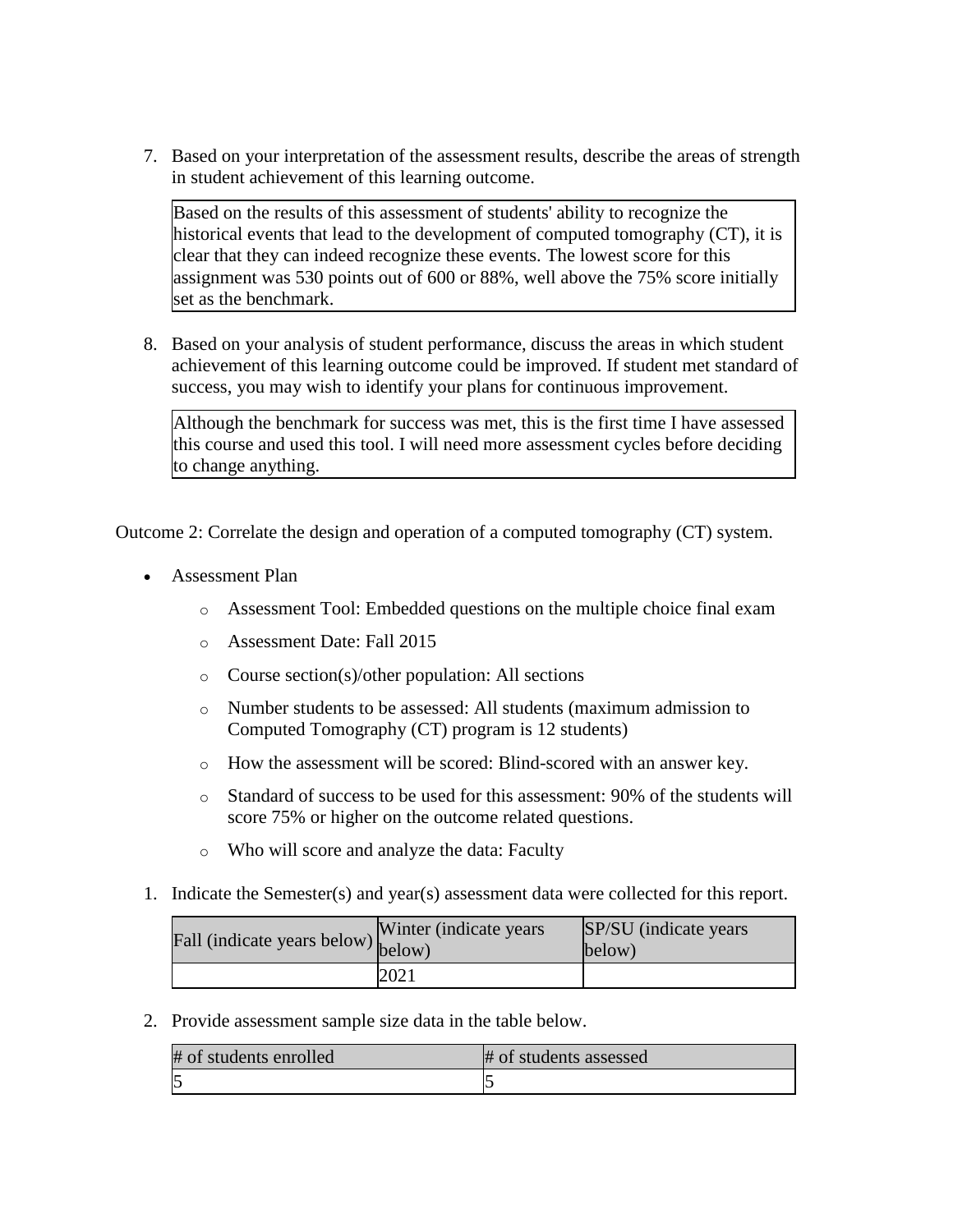3. If the number of students assessed differs from the number of students enrolled, please explain why all enrolled students were not assessed, e.g. absence, withdrawal, or did not complete activity.

All students enrolled were assessed.

4. Describe how students from all populations (day students on campus, DL, MM, evening, extension center sites, etc.) were included in the assessment based on your selection criteria.

Only one section was offered, and all students in this section were assessed.

5. Describe the process used to assess this outcome. Include a brief description of this tool and how it was scored.

Rather than using a final exam, we used students' 90-question homework assignment from Unit 3 which exclusively covered the design and operation of a computed tomography (CT) systems. Each question was worth 10 points, so 900 points were possible. An average, median, range, and standard deviation were calculated.

6. Briefly describe assessment results based on data collected for this outcome and tool during the course assessment. Discuss the extent to which students achieved this learning outcome and indicate whether the standard of success was met for this outcome and tool.

#### Met Standard of Success: Yes

The average score was 868 points, with the median being 870. The high score was 880 and the low score was 850; therefore the range was 30 points and the SD was 11.66. The lowest percentage score was 94%, so all students scored above 75%. Therefore, students met our defined standard of success.

7. Based on your interpretation of the assessment results, describe the areas of strength in student achievement of this learning outcome.

Based on the results of this assessment of students' ability to correlate the design and operation of a computed tomography (CT) system, it is clear that they can indeed accomplish this. The lowest score for this assignment was 850 points out of 900 or 94%, well above the 75% score initially set as the benchmark.

8. Based on your analysis of student performance, discuss the areas in which student achievement of this learning outcome could be improved. If student met standard of success, you may wish to identify your plans for continuous improvement.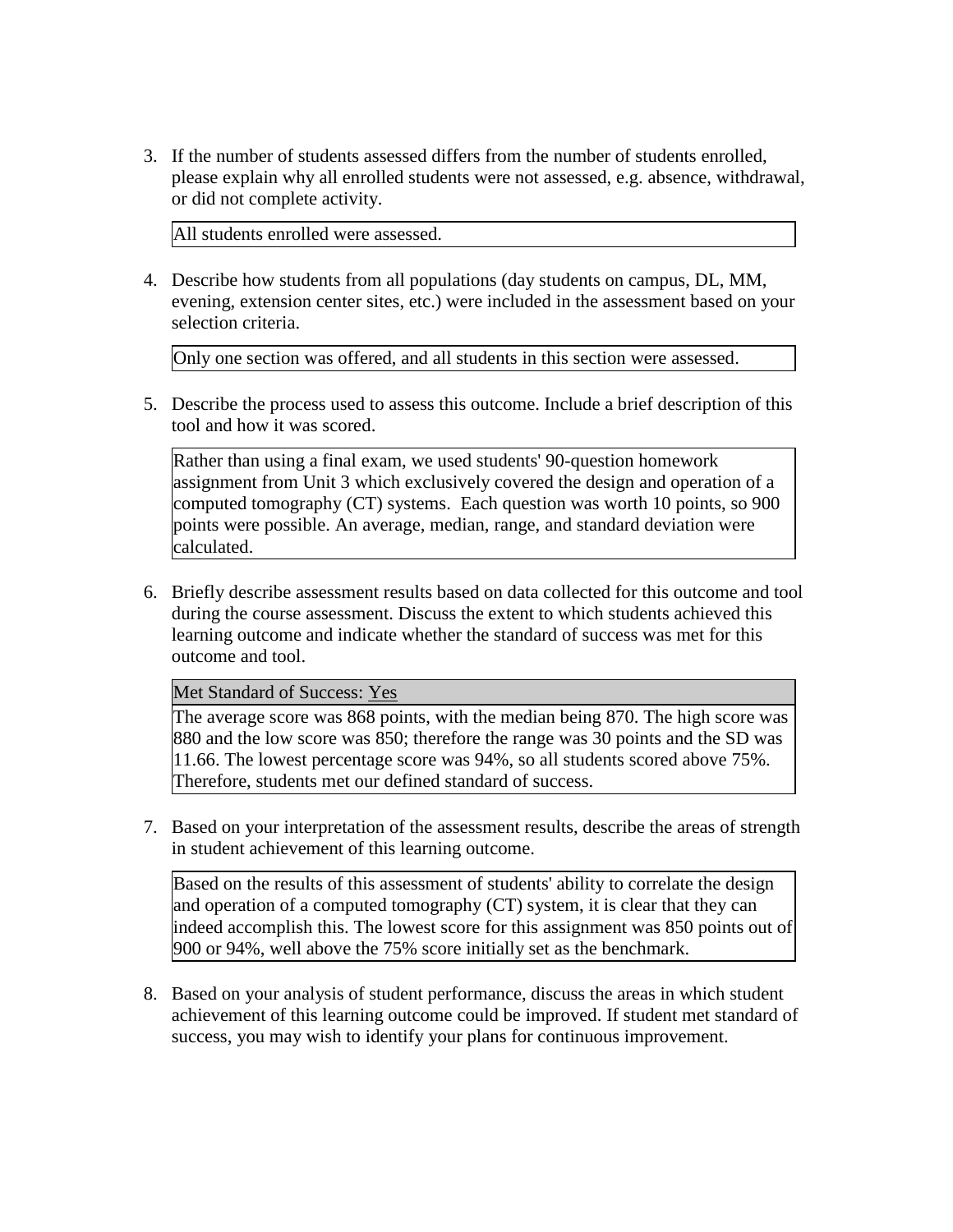Although the benchmark for success was met, this is the first time I have assessed this course and used this tool. I will need more assessment cycles before deciding to change anything.

Outcome 3: Apply the basic fundamentals of computed tomography (CT) scanning.

- Assessment Plan
	- o Assessment Tool: Embedded questions on the multiple choice final exam
	- o Assessment Date: Fall 2015
	- o Course section(s)/other population: All sections
	- o Number students to be assessed: All students (maximum admission to Computed Tomography (CT) program is 12 students)
	- o How the assessment will be scored: Blind-scored with an answer key.
	- o Standard of success to be used for this assessment: 90% of the students will score 75% or higher on the outcome related questions.
	- o Who will score and analyze the data: Faculty
- 1. Indicate the Semester(s) and year(s) assessment data were collected for this report.

| Fall (indicate years below) $\begin{bmatrix}$ <sup>w inter</sup> | Winter (indicate years) | SP/SU (indicate years)<br>below) |
|------------------------------------------------------------------|-------------------------|----------------------------------|
|                                                                  | 2021                    |                                  |

2. Provide assessment sample size data in the table below.

| # of students enrolled | # of students assessed |
|------------------------|------------------------|
|                        |                        |

3. If the number of students assessed differs from the number of students enrolled, please explain why all enrolled students were not assessed, e.g. absence, withdrawal, or did not complete activity.

All students enrolled were assessed.

4. Describe how students from all populations (day students on campus, DL, MM, evening, extension center sites, etc.) were included in the assessment based on your selection criteria.

Only one section was offered, and all students in this section were assessed.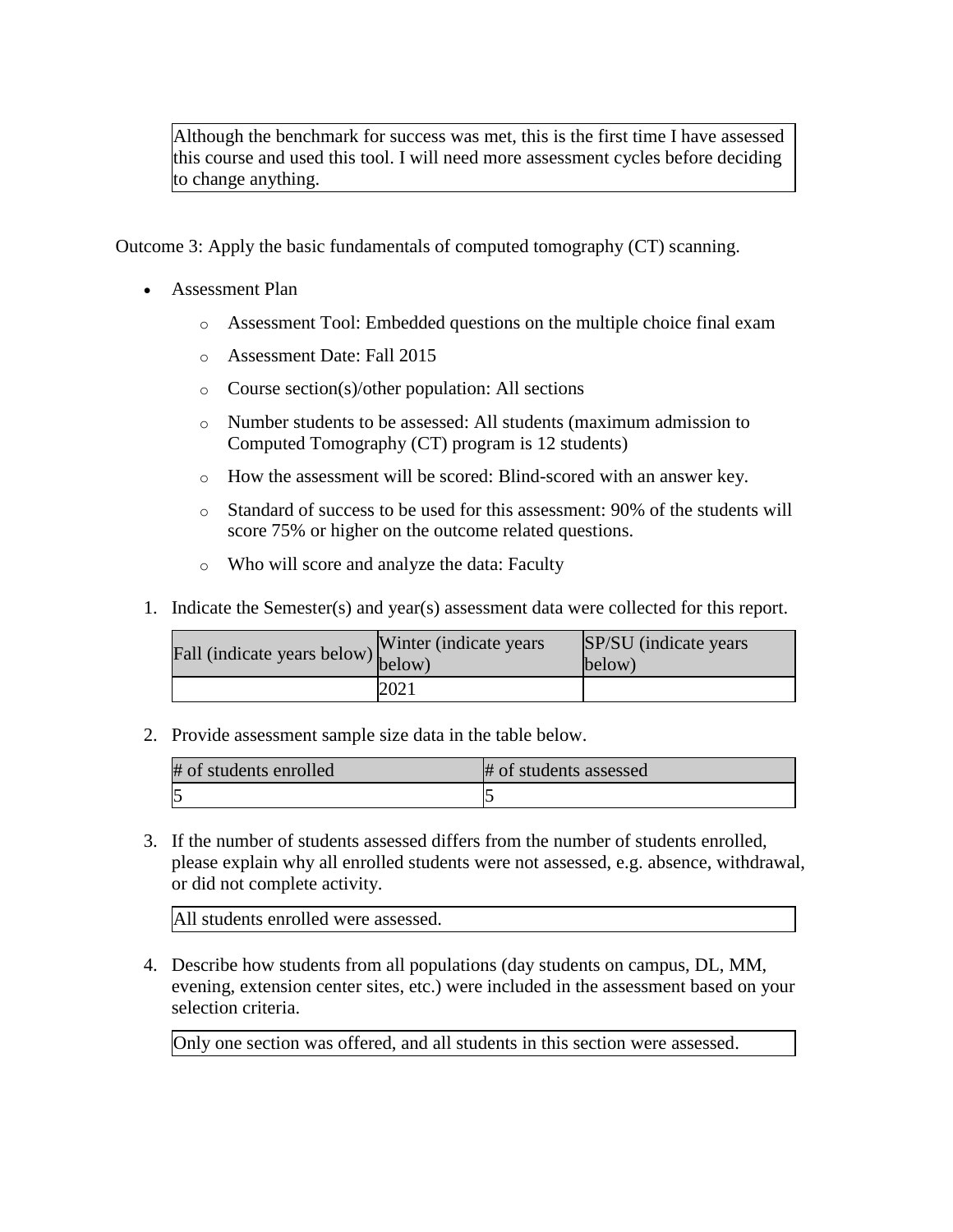5. Describe the process used to assess this outcome. Include a brief description of this tool and how it was scored.

All questions on the 100-question multiple-choice final exam were used to assess this outcome. Each question was worth one point. An average, median, range, and standard deviation were calculated.

6. Briefly describe assessment results based on data collected for this outcome and tool during the course assessment. Discuss the extent to which students achieved this learning outcome and indicate whether the standard of success was met for this outcome and tool.

Met Standard of Success: Yes

The average score was 87.4 points, with the median being 90. The high score was 99 and the low score was 76; therefore the range was 23 points and the SD was 8.06. The lowest percentage score was 76%, so all students scored above 75%. Therefore, students met our defined standard of success.

7. Based on your interpretation of the assessment results, describe the areas of strength in student achievement of this learning outcome.

Based on the results of this assessment of students' ability to apply the basic fundamentals of computed tomography (CT) scanning, it is clear that they can indeed accomplish this. The lowest score for this assignment was 76 points out of 100 or 76%, above the 75% score initially set as the benchmark.

8. Based on your analysis of student performance, discuss the areas in which student achievement of this learning outcome could be improved. If student met standard of success, you may wish to identify your plans for continuous improvement.

Although the benchmark for success was met, it was not greatly exceeded like the other outcomes. Since this is the first time this course has been assessed, I will need more assessment cycles before deciding to change anything.

## **III. Course Summary and Intended Changes Based on Assessment Results**

1. Based on the previous report's Intended Change(s) identified in Section I above, please discuss how effective the changes were in improving student learning.

This is the first time this course has been assessed; therefore, no changes were made.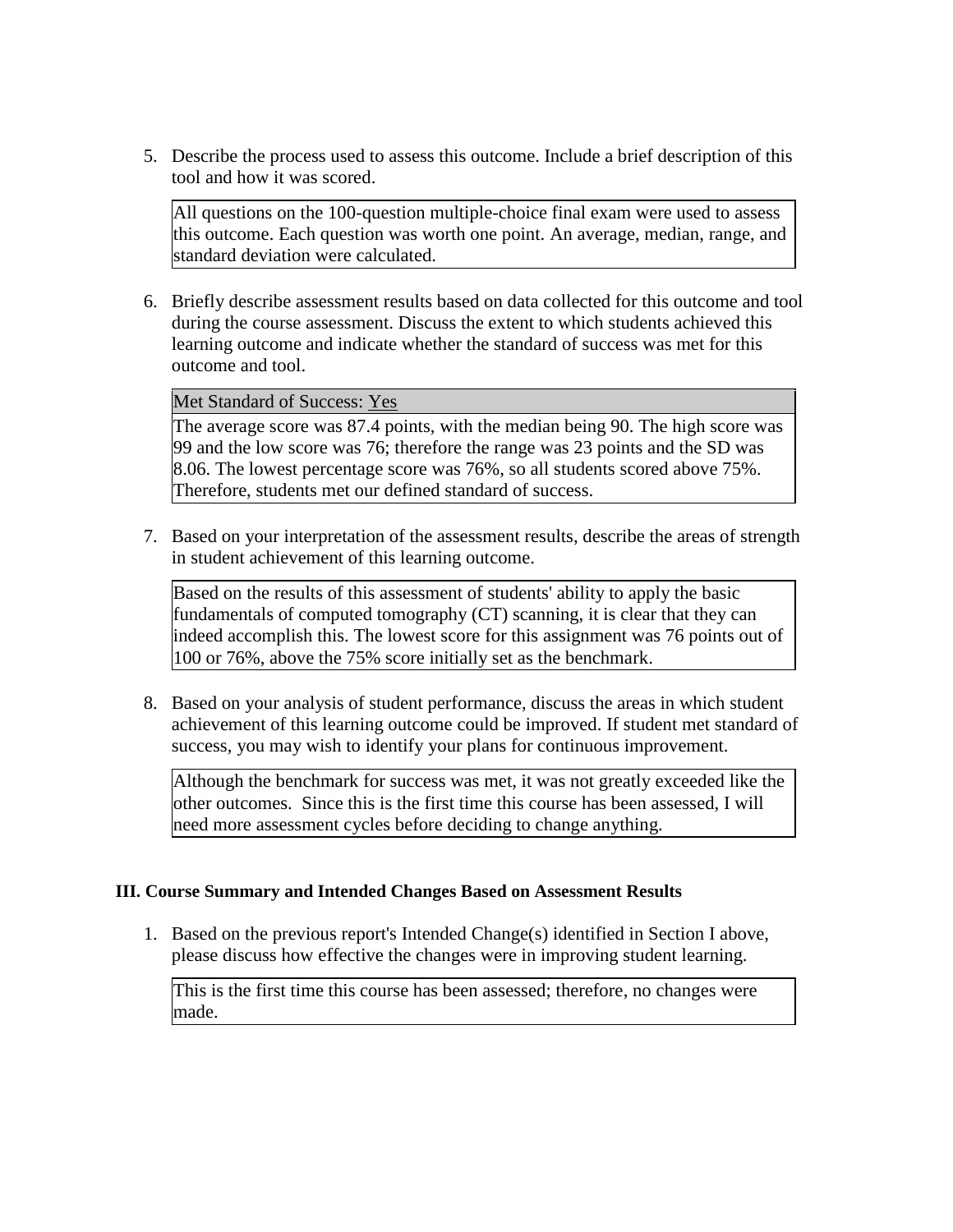2. Describe your overall impression of how this course is meeting the needs of students. Did the assessment process bring to light anything about student achievement of learning outcomes that surprised you?

RAD 262 is meeting the students' needs by helping them to recognize the historical events that lead to the development of computed tomography, correlate the design and operation of a computed tomography system, and apply the basic fundamentals of computed tomography scanning. However, different assessment tools than those originally selected for outcomes one and two had to be used because the original tools were not specific enough to evaluate the outcome. What this assessment brought to light was the need to update the master syllabus for this course.

3. Describe when and how this information, including the action plan, was or will be shared with Departmental Faculty.

The results of this assessment will be shared with program faculty during regular faculty meetings and with our program's advisory committee during advisory committee meetings.

4.

Intended Change(s)

| <b>Intended Change</b> | Description of the<br>change                                                                                                        | Rationale                                                    | Implementation<br>Date |
|------------------------|-------------------------------------------------------------------------------------------------------------------------------------|--------------------------------------------------------------|------------------------|
| Outcome Language       | <b>Update outcomes</b><br>based on course<br>adjustments over<br>time.                                                              | Outcomes no longer<br>align well with the<br>course content. | 2023                   |
| <b>Assessment Tool</b> | Update assessment   Improve alignment<br>tool and standard of with outcomes and<br>success based on<br>revision to the<br>outcomes. | collect more<br>meaningful<br>assessment data.               | 2023                   |

5. Is there anything that you would like to mention that was not already captured?

On to a Master Syllabus revision.

# **III. Attached Files**

[RAD262 Outcome 2 data](documents/Column%20Statistics%20?%20RAD%20262_%20Principles%20of%20CT%20Section%2001..Outcome%202.pdf) [RAD262 Outcome 1 data](documents/Column%20Statistics%20?%20RAD%20262_%20Principles%20of%20CT%20Section%2001..Outcome%201.pdf) [RAD262 Outcome 3 data](documents/Column%20Statistics%20?%20RAD%20262_%20Principles%20of%20CT%20Section%2001..Outcome%203.pdf)